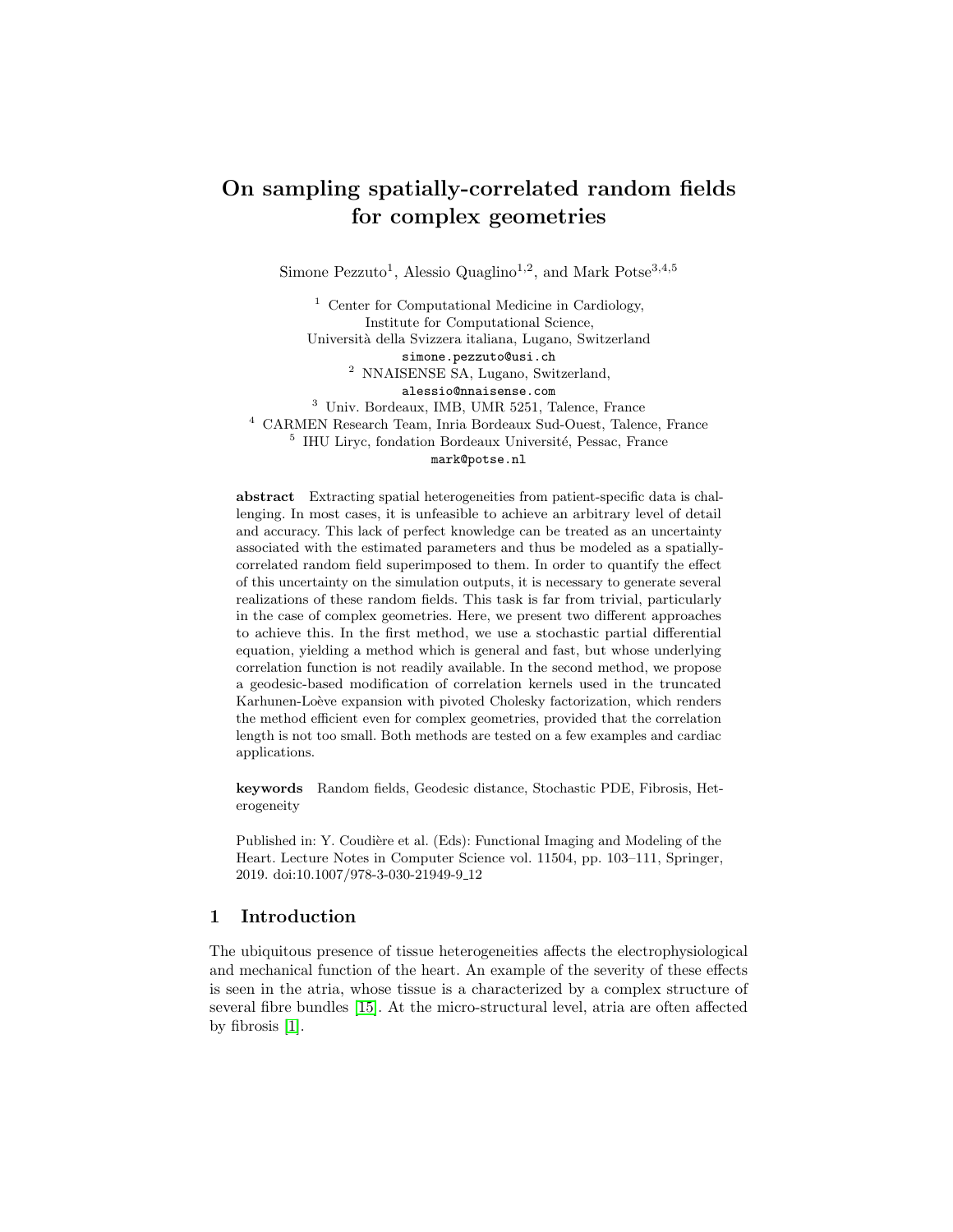#### 2 S. Pezzuto et al.

Despite their relevance in cardiac modeling, heterogeneities in the cardiac tissue are often neglected in patient-specific studies because they cannot be extracted from clinical imaging. An alternative is to include such heterogeneities as random variables, reflecting the inability to accurately describe the spatial distribution of tissue properties. It would be desirable to explicitly quantify this lack of knowledge in the output of cardiac simulations, providing confidence intervals of the quantities of interest [\[14\]](#page-8-1).

Spatial heterogeneities in the parameters of the model typically exhibit a certain degree of spatial correlation. Generating correlated, stationary, and isotropic random fields for simple geometries, e.g. a box domain, is relatively straightforward. Efficient methods based on circulant embedding can be exploited to quickly sample random fields for a given correlation function [\[6\]](#page-7-1). Problems arise, however, in non-convex domains such as the heart muscle. If the shape of the domain were just ignored and the field were sampled in the bounding box of the original domain, anatomically close but functionally distant regions may be more correlated than expected.

A solution is offered by stochastic partial differential equations (SPDEs) [\[13\]](#page-8-2). Each sample is the solution of a PDE. The correlation function is encoded implicitly in the equation, as the solution of the second-moment equation.

Alternatively, random fields are commonly sampled using the truncated Karhunen-Loève (KL) expansion, a linear combination with random coefficients of eigenfunctions of the Hilbert-Schmidt operator associated with the correlation function [\[11\]](#page-8-3). Obviously, we rely on the assumption that the correlation kernel can be evaluated easily, e.g. when the domain is geometrically simple and the kernel is expressed in terms of the Euclidean distance. However, for more complicated domains this is not possible.

Here we analyze these two approaches to generate random, spatially-correlated heterogeneities on complex geometries. In Section [2,](#page-1-0) we recall the SPDE approach, including non-stationary and anisotropic random fields. In Section [3](#page-2-0) we propose generalized correlation kernels, obtained by replacing the Euclidean distance with the geodesic one. We conclude with a comparison between the two methods (in Section [4\)](#page-4-0) and an application to atrial fibrosis (Section [5\)](#page-5-0).

# <span id="page-1-0"></span>2 Random fields via SPDE

A simple, yet powerful method to sample random fields on arbitrarily complex geometries is based on SPDEs. We consider the following one:

<span id="page-1-1"></span>
$$
\begin{cases} (\kappa^2 - \nabla \cdot \mathbf{D} \nabla)^{\frac{\alpha}{2}} u = \mathcal{W}, & x \in \Omega \subset \mathbb{R}^d, \\ \mathbf{D} \nabla (\kappa^2 - \nabla \cdot \mathbf{D} \nabla)^j \cdot \mathbf{n} = 0, & x \in \partial \Omega, j = 0, \dots, \left\lfloor \frac{\alpha - 1}{2} \right\rfloor. \end{cases} (1)
$$

where  $\kappa > 0$ ,  $\alpha = \nu + d/2$  with  $\nu > 0$ , and  $\mathbf{D}(x)$  is a uniformly elliptic tensor field. On the right hand side we have a Gaussian white noise  $W$  [\[13,](#page-8-2) Def. 6, sec. B.2]. The linear fractional SPDE [\(1\)](#page-1-1) was analyzed in detail by Lindgren *et al.* [\[13\]](#page-8-2). In summary, the correlation function of  $u$  is related to the Matérn kernel. The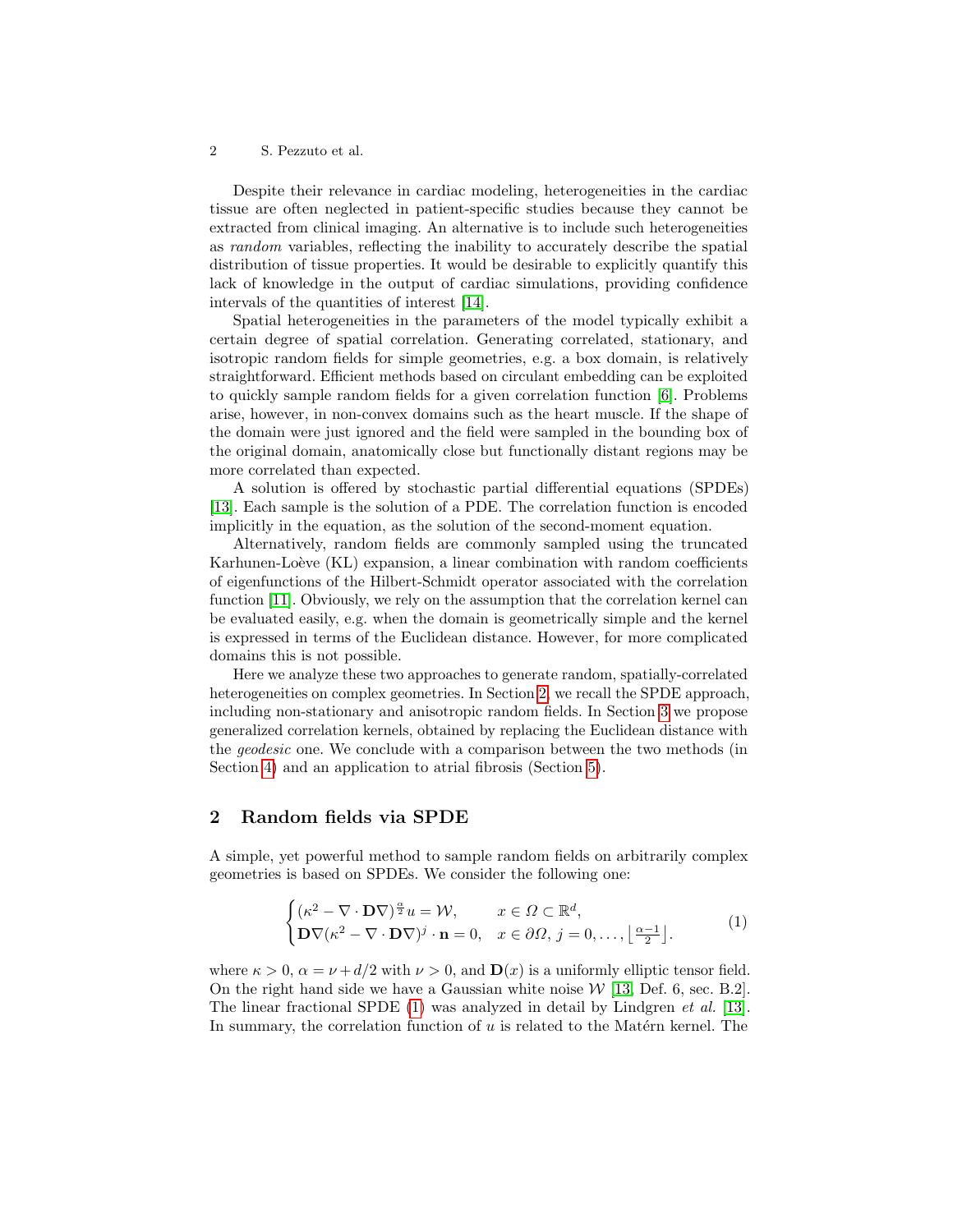parameter  $\nu$ , therefore, is a measure of the smoothness of the random field, while  $\kappa$  is inversely proportional to the correlation length.

The solution for general  $\alpha$  is discussed by Bolin *et al.* [\[2\]](#page-7-2). A simpler setting occurs when  $\alpha/2 = K \in \mathbb{N}$ , which corresponds to the choice  $\nu = 2K - d/2$ . Denoting by  $u_K$  the solution of [\(1\)](#page-1-1) with this assumption, the following iterative scheme applies:

<span id="page-2-1"></span>
$$
u_0 = \mathcal{W}, \quad \begin{cases} (\kappa^2 - \nabla \cdot \mathbf{D} \nabla) u_k = u_{k-1}, & x \in \Omega, \ k = 1, \dots, K, \\ \mathbf{D} \nabla u_k \cdot \mathbf{n} = 0, & x \in \partial \Omega, \ k = 1, \dots, K. \end{cases} \tag{2}
$$

The Galerkin discretization of [\(2\)](#page-2-1) follows by selecting a finite-dimensional  $V_h$  subspace of  $\mathrm{H}^1(\Omega)$ , for instance a finite-element basis. Denoting by  $\{\phi_i\}_{i=1}^N$  a basis for  $V_h$ , of dimension  $N$ , we define the matrices:

$$
[\mathbf{K}]_{ij} = \kappa^2 \langle \phi_j, \phi_i \rangle + \langle \nabla \phi_j, \nabla \phi_i \rangle, \quad [\mathbf{M}]_{ij} = \langle \phi_j, \phi_i \rangle.
$$

Then the algorithm [\(2\)](#page-2-1) reduces to:

$$
\begin{cases} \mathbf{Ku}_1 = \mathbf{w}, \\ \mathbf{Ku}_k = \mathbf{Mu}_{k-1}, & k = 2, \dots, K, \end{cases}
$$

where  $w$  is the discrete Gaussian white noise, that is an  $N$ -dimensional Gaussian sample with zero mean and covariance M. Efficient methods to sample the discretized white noise w have been proposed. Mass lumping diagonalizes the mass matrix using reduced quadrature, rendering the sampling procedure trivial. Mass lumping is easy for linear finite elements, but not for higher-order polynomials. Croci et al. computed the Cholesky decomposition of the mass matrix elementwise, making the evaluation of white noise very efficient and parallelizable [\[5\]](#page-7-3). Alternatively, one can select a Galerkin space  $V_h$  with an orthonormal basis, as for instance in spectral methods [\[3\]](#page-7-4).

Figure [1](#page-3-0) provides an example of a random field sampled with the SPDE approach for increasingly values of  $\nu$ . The simulation also shows the effect of non-constant anisotropic  $\mathbf{D}(x)$  for sampling non-stationary random fields.

### <span id="page-2-0"></span>3 Random fields via KL with geodesic distance

An alternative method to sample random fields is based on the KL expansion, for which we have to choose an appropriate correlation function. Given a squareintegrable correlation function  $r(x, y)$ , i.e. r is in  $L^2(\Omega \times \Omega)$ , the random field  $u(x, \omega)$  with mean  $\bar{u}(x)$  and covariance  $r(x, y)$  reads as follows:

$$
u(x, \omega) = \bar{u}(x) + \sum_{i=1}^{\infty} \sqrt{\lambda_i} \psi_i(x) Z_i(\omega),
$$

where  $Z_i$  are jointly Gaussian random variables with zero mean and unit variance and  $\{\lambda_i\}$  and  $\{\psi_i\}$  are respectively eigenvalues and eigenvectors of the Hilbert-Schmidt operator associated with  $r(x, y)$ . In the discrete setting, as above, the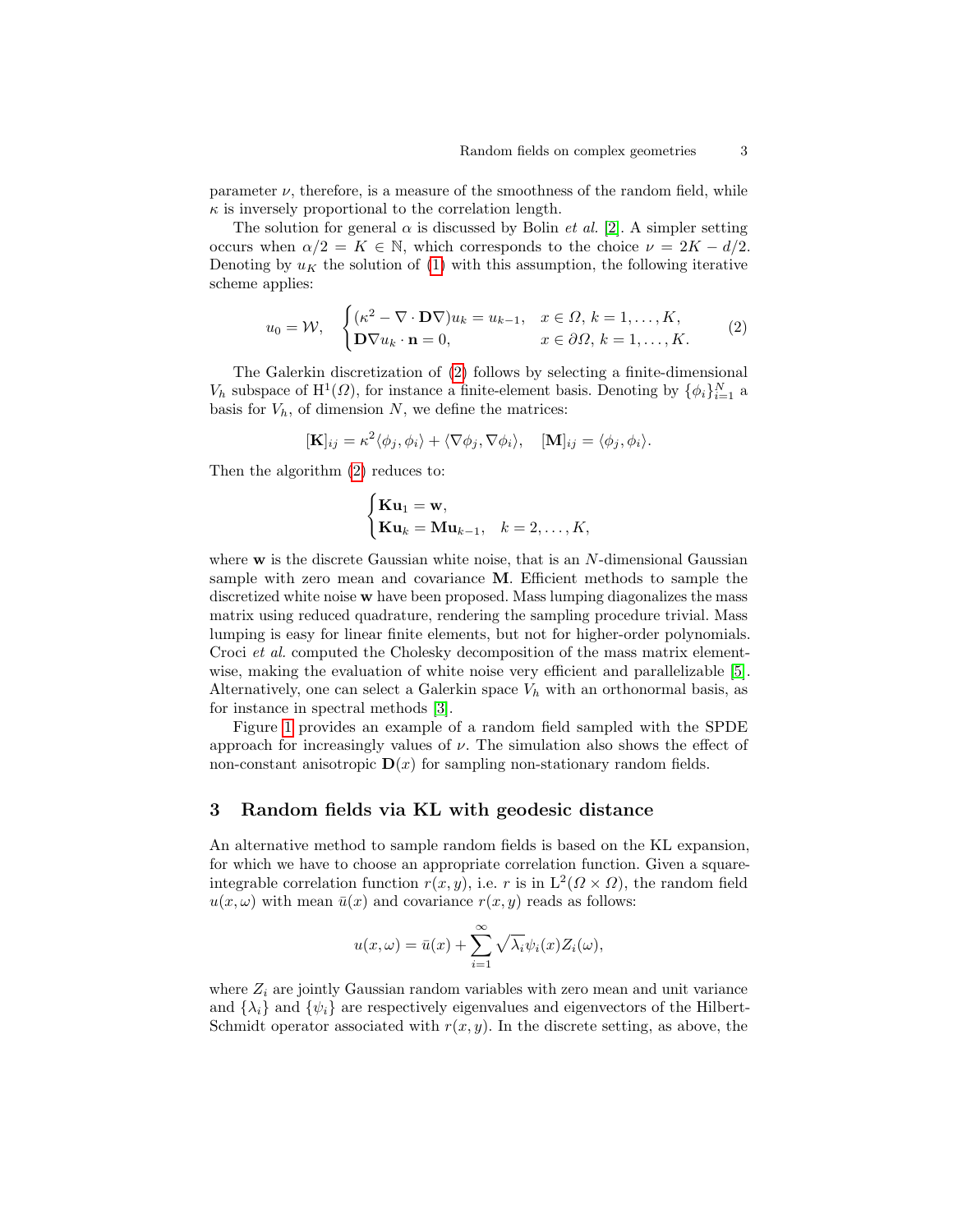



<span id="page-3-0"></span>Fig. 1. Example of a random field sampled with the SPDE approach on a complex domain. From left to right we increased the value of  $\nu$ , using  $K = 1$ ,  $K = 5$  and  $K = 20$ . The corresponding values for  $\nu$ , given that  $d = 2$ , are respectively 1, 9 and 39. In the central area, we imposed an anisotropy factor 100 in the angular direction. The anisotropy ratio is reduced to isotropy towards the "leaves." The correlation length is 5 % of the domain size.

eigenvalue problem reduces to:

$$
\mathbf{A}\mathbf{v} = \lambda \mathbf{M}\mathbf{v}, \qquad [\mathbf{A}]_{ij} = \int_{\Omega} \int_{\Omega} r(x, y) \phi_j(y) \phi_i(x) \, \mathrm{d}x \mathrm{d}y.
$$

To compute the eigendecomposition efficiently we apply the low-rank pivoted Cholesky decomposition to replace the (large) matrix  $\mathbf{A} \in \mathbb{R}^{N \times N}$  by the low-rank matrix  $\mathbf{A}_m := \mathbf{L}_m \mathbf{L}_m^{\mathrm{T}}$ , with  $\mathbf{L}_m \in \mathbb{R}^{N \times m}$  and such that  $\|\mathbf{A} - \mathbf{A}_m\| < \varepsilon$  [\[10\]](#page-8-4). In general, the performance of the method strongly depends on the decay rate of the spectrum of  $A$ . Otherwise, methods based on  $H$ -matrices for directly computing the square root of the covariance matrix show better performance [\[7\]](#page-7-5).

A major limitation of this approach is that, for kernels depending on the distance function, that is  $r(x, y) = h(||x - y||)$ , the Euclidean distance does not always account for the geometry of the domain. It would be preferable to adopt the geodesic distance. In this way, geometrically-close but topologically distinct regions correctly show small correlation. There are two major problems to be addressed: 1) how to efficiently evaluate the distance function, and 2) how to ensure positive-definiteness of the corresponding Hilbert-Schmidt operator.

When relying on low-rank pivoted Cholesky decomposition, it is not necessary to assemble the full matrix  $\mathbf{A}$ : the algorithm only needs the diagonal entries and the function returning the  $i$ -th row of the matrix. Therefore, we approximate such functions with

$$
[\mathbf{A}]_{i,j} \approx \int_{\Omega} \int_{\Omega} h(\delta(x_i, y)) \phi_j(y) \phi_i(x) \, \mathrm{d}x \mathrm{d}y.
$$

where  $\delta(x_i, y)$  is the solution of the eikonal equation:

<span id="page-3-1"></span>
$$
\begin{cases} \|\nabla_y \delta(x, y)\| = 1, & x \in \Omega \setminus \{x_i\}, \\ \delta(x_i, x_i) = 0. \end{cases}
$$
 (3)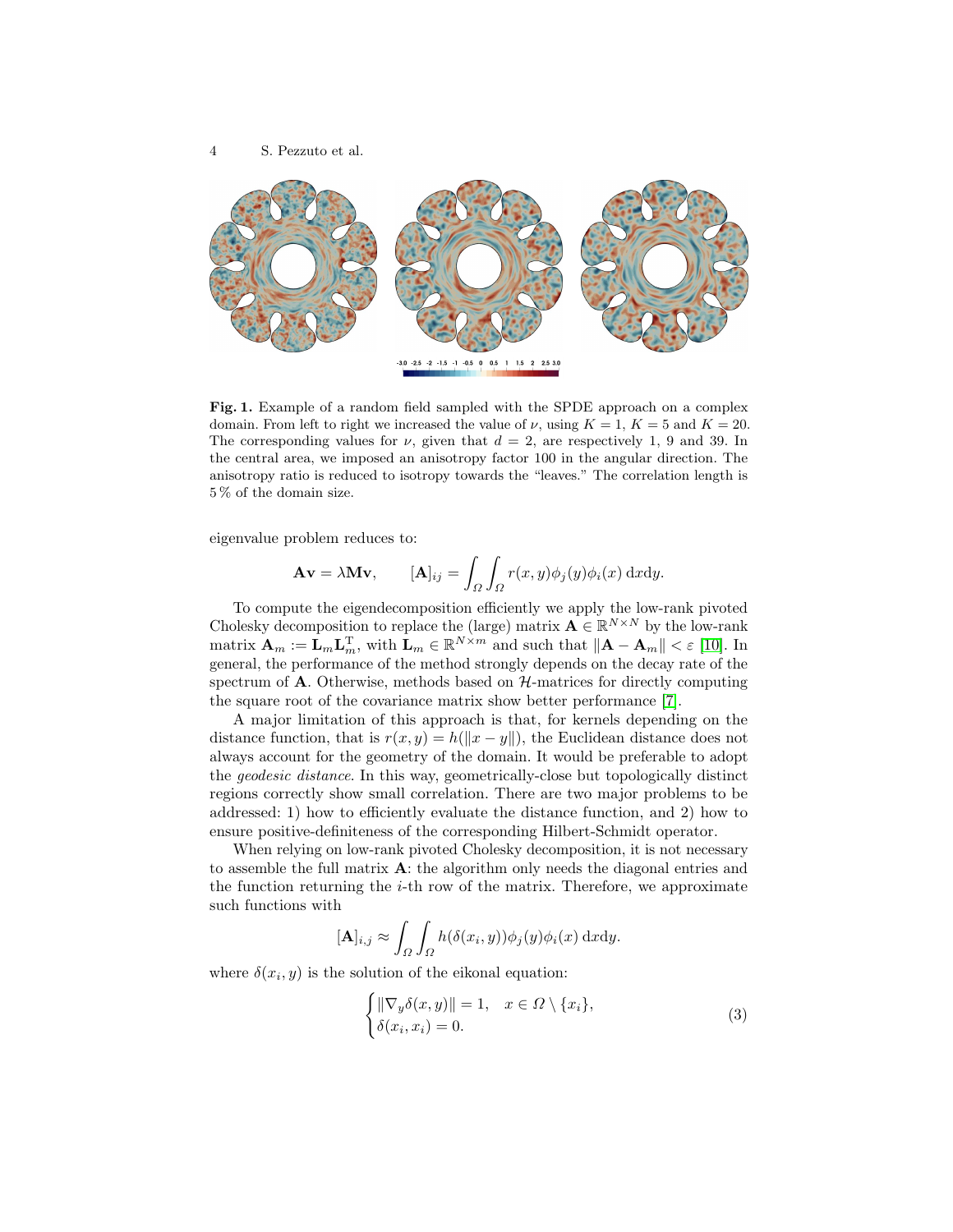

<span id="page-4-1"></span>Fig. 2. Random fields generated with geodesic distance. A: a domain with a hole in the central area. Geometrically close regions around the cut are uncorrelated, as expected. B: when adopting the Euclidean distance, a correlation around the cut is present. C: a more complex example with non-constant and anisotropic metric for the distance function. The correlation length is 20 % of the domain size in all the examples.

The number of required eikonal evaluations matches the rank of the low-rank approximation of A. In Figure [2,](#page-4-1) we compare random fields generated with geodesic distance (A) and with Euclidean distance (B).

The second issue, regarding the positive-definiteness of the Hilbert-Schmidt operator, is more subtle. From our experience, the pivoted Cholesky procedure often ends prematurely because of a negative pivot. It also occurs on simple domains with Euclidean distance approximated by the eikonal solution, suggesting that the numerical error may play a role. Nonetheless, the resulting eigenfunctions are sufficiently accurate to sample random fields via KL expansion. There are examples of correlation functions, e.g. the square-exponential, which are not positive definite even with exact geodesic distance: for instance, the sphere with great circle distance [\[8\]](#page-7-6).

The geodesic distance can also be generalized to include varying velocity and anisotropy, substituting the norm in [\(3\)](#page-3-1) with  $\sqrt{G(x)p \cdot p}$ , with G symmetric positive definite. An example is provided in Figure [2C](#page-4-1), where  $G = \sigma_f f \otimes f +$  $\sigma_t(\mathbf{I} - \mathbf{f} \otimes \mathbf{f}), \ \sigma_f = 1 = 10\sigma_t, \ \mathbf{f} = \cos \alpha(z)\mathbf{e}_1 + \sin \alpha(z)\mathbf{e}_2 \text{ and } \alpha(z) = \frac{\pi}{3}(2z - 1).$ 

# <span id="page-4-0"></span>4 Comparison of the two methods

In this section we compare the SPDE and the geodesic-based KL (geoKL) approaches in terms of quality of the samples and computational cost. In the test, we drew 10 000 samples from a random field defined on a hollow square domain, using both methods (see Figure [3\)](#page-5-1). The domain was discretized with a uniform mesh of size  $h = 1/100$ . A squared-exponential kernel  $h(d) = e^{-d^2/\rho^2}$ with fixed correlation length of  $\rho = 0.2$  was used in geoKL. Correspondingly, we set the number of iterations K for the SPDE method to  $K = 5$  and  $\kappa = 2\sqrt{\nu}/\rho$ .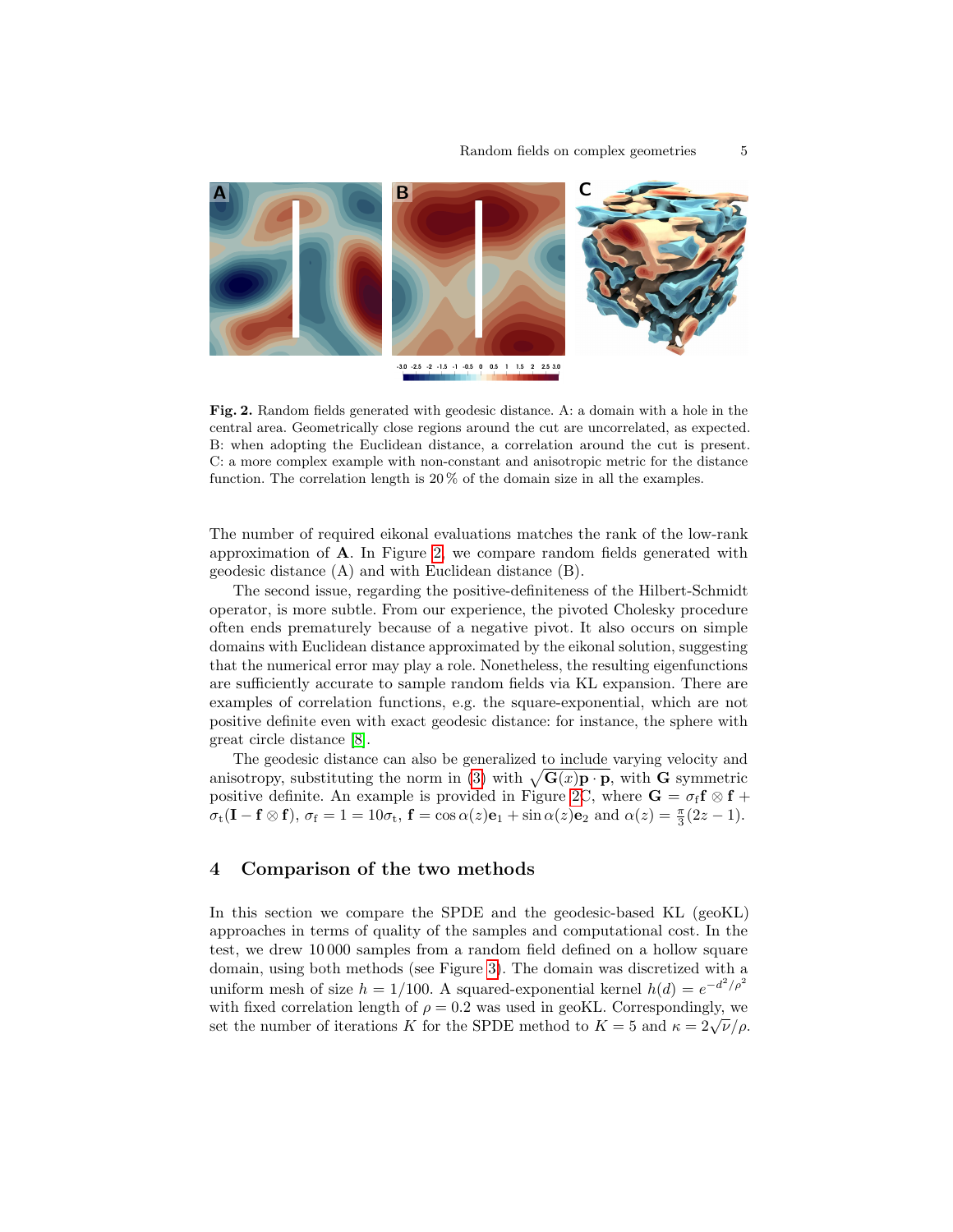

<span id="page-5-1"></span>Fig. 3. Comparison between geoKL and SPDE methods for sampling of random fields. A: estimated standard deviation for geoKL method, B: estimated standard deviation for SPDE method, C: estimated correlation as function of distance along geodesic connecting points  $(0.25, 0.25)$  and  $(0.75, 0.25)$ . A total of 10000 samples were drawn.

Estimated mean and variance for each method are reported in Figure [3.](#page-5-1) The variance with the geoKL method was uniform across the domain, with some numerical artifacts (Figure [3A](#page-5-1)). Such oscillations also present in the trace of  $A_m$ and are likely due to numerical error in the geodesic distance. For problem [\(3\)](#page-3-1), the singularity at the origin  $y = x_i$  is indeed responsible for severe degradation of the convergence rate. The variance with the SPDE method (Figure [3B](#page-5-1)) showed instead a strong boundary effect, being significantly larger close to the boundary. This is a known effect of Neumann boundary conditions [\[12\]](#page-8-5). Finally, we computed the correlation with respect to the geodesic distance from point (0.25, 0.25) towards point (0.75, 0.25): see Figure [3C](#page-5-1), reporting excellent agreement.

Method geoKL took 26 s to approximate 87 eigenfunctions (tolerance was 10<sup>−</sup><sup>8</sup> ). Sampling via KL expansion took a fraction of a second. At shorter correlation lengths, the geoKL method took significantly longer time: respectively 87 s with  $\rho = 0.1$  and 270 s with  $\rho = 0.05$ . In contrast, the computational cost of drawing one sample with the SPDE method was constant, regardless of the value of  $\rho$ . In this case the total time was 50 min (3s per samplex). As usual, timings are purely indicative, as they are greatly affected by implementation. Moreover, the SPDE-based samples were not computed in parallel.[6](#page-5-2)

# <span id="page-5-0"></span>5 Application to atrial fibrosis

Initiation and perpetuation of atrial fibrillation (AF) is highly associated to heterogeneities in the substrate [\[9\]](#page-7-7). Hence, computational AF models for clinical applications should account for uncertainty in the anatomy and heterogeneity in the parameters. In this section we provide two examples of spatially-correlated heterogeneities for the atria.

<span id="page-5-2"></span><sup>6</sup> Python code is available at the address <https://github.com/pezzus/fimh2019>.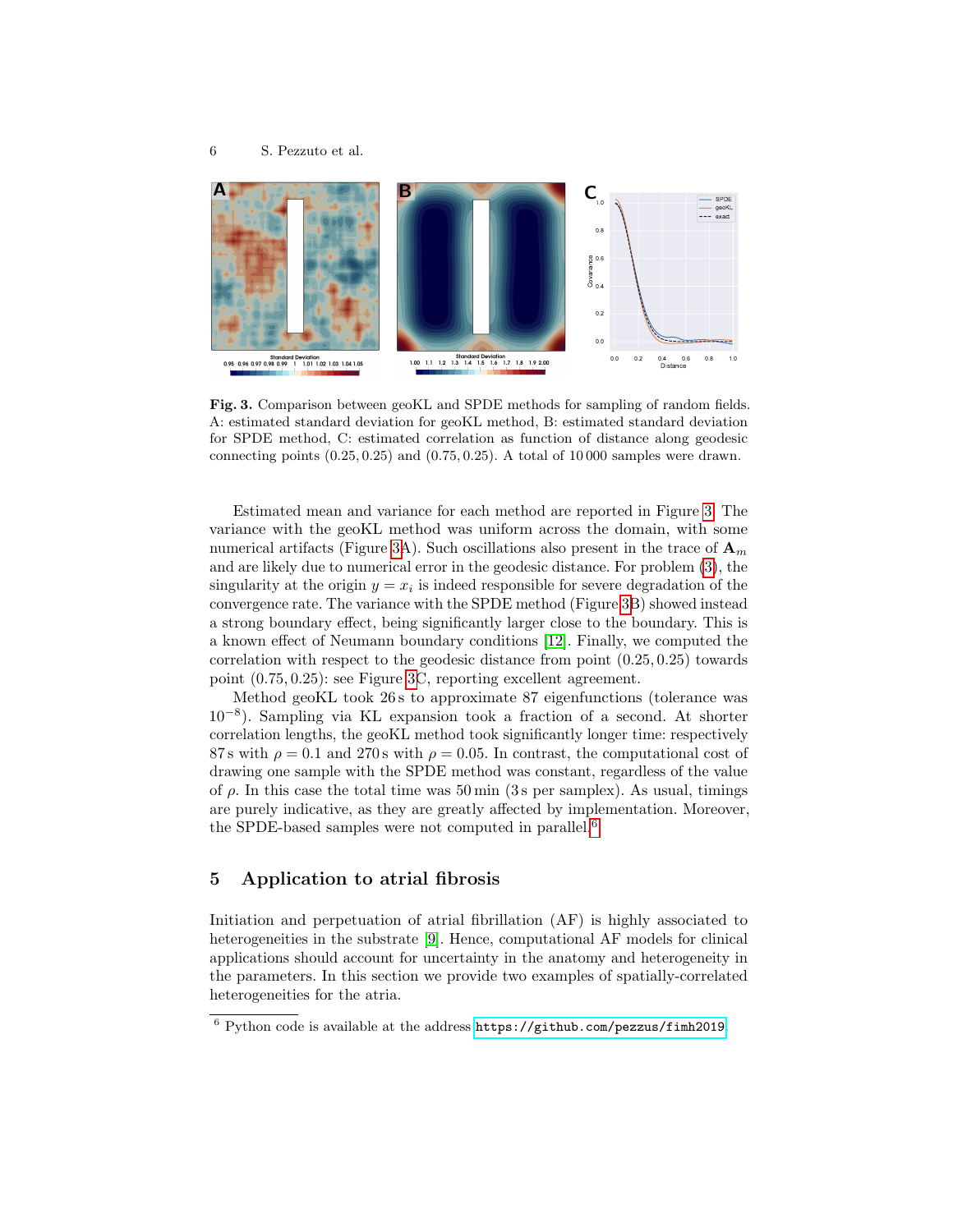

<span id="page-6-0"></span>Fig. 4. Examples of randomly-generated fibrosis patterns on 3D tissues. A: the same configuration described in the last example of Figure [2,](#page-4-1) but with shorter correlation and stronger anisotropy. B: a fibrosis pattern on a realistic atrial geometry.

Cardiac myocytes form a structure of branching and merging fibers. Structural damage and fibrosis have a tendency to follow the main fibre orientation. Most commonly, these fibrosis patterns have dimensions in the order of the size of a few myocytes, i.e. ten to a few hundred micrometer. Such small structures cannot be assessed by clinical imaging methods; at best, techniques such as late gadolinium-enhanced magnetic resonance imaging provide the density of fibrosis averaged over a volume of several cubic millimetres [\[16\]](#page-8-6). Several modelling studies of cardiac electrophysiology have therefore used rule-based methods to generate anisotropic correlated random patterns to implement fibrosis in models [\[4](#page-7-8)[,16\]](#page-8-6).

Figure [4A](#page-6-0) shows a simulation of a random field with strong and non-stationary anisotropy in the correlation length. The interstitial space in the figure may represent fibrosis at microscale, for instance. We used the SPDE approach with  $N = 10$ ,  $\rho = 0.05$  (unit-length), and diffusion coefficient in the fibre direction 100 times larger than in the cross-fibre direction.

Figure [4B](#page-6-0) involves a more complex geometry. We simulated a fibrosis pattern on a patient-specific atrial anatomy using two random fields, one with short correlation length (4 mm), representing tissue-scale fibrosis, and another with longer correlation (2 cm), for organ-scale "patchiness." The two random fields were eventually averaged. The synthetic fibrosis pattern in Figure [4](#page-6-0) resembles patterns observed with late gadolinium enhanced MRI [\[1\]](#page-7-0).

#### 6 Final remarks

We presented two alternative approaches to simulate spatially-correlated random fields for complex geometries. The SPDE approach is fast and sufficiently general, is easy to implement within any finite-element code, and handles general geometries. However, it does not provide much flexibility in the choice of the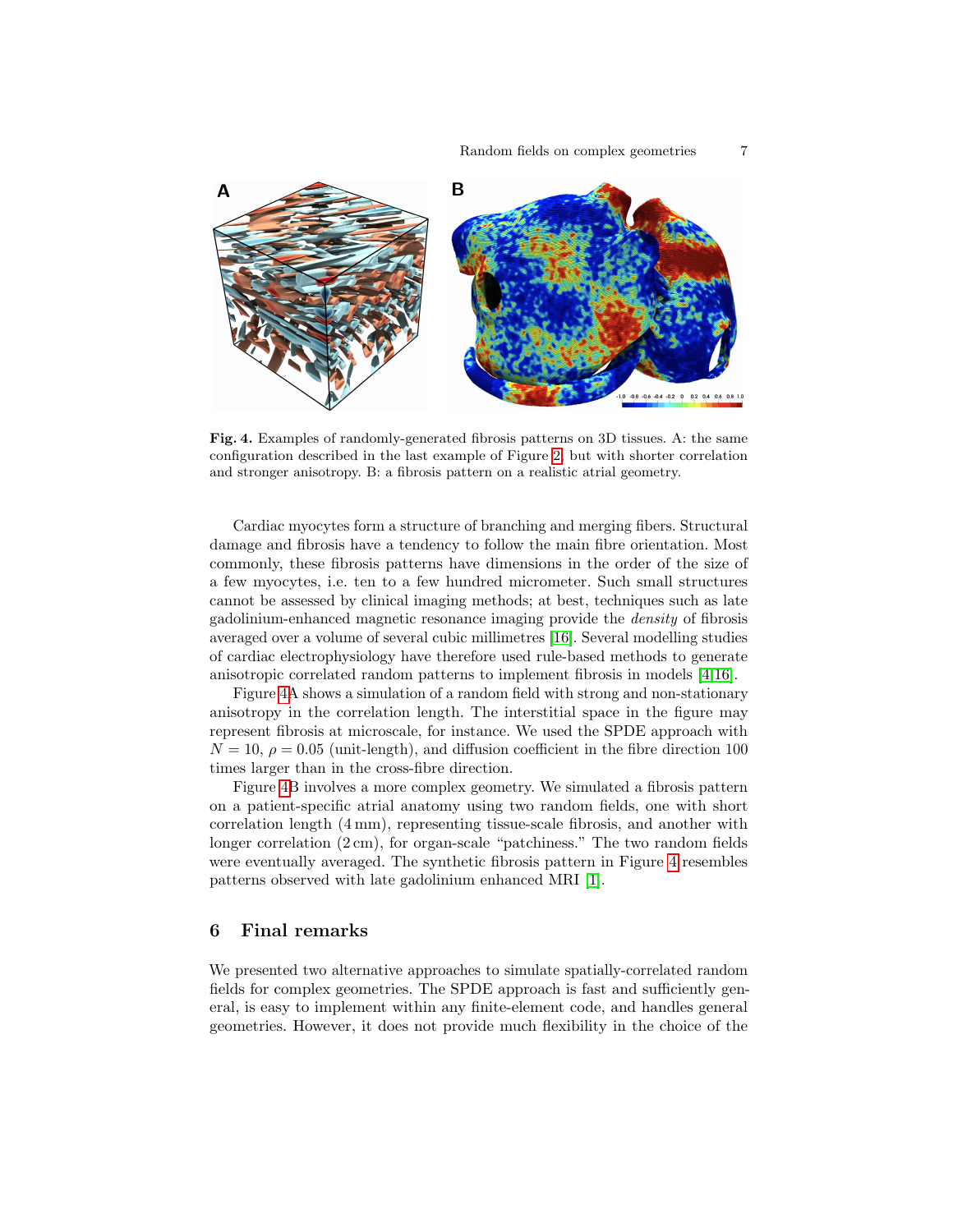8 S. Pezzuto et al.

correlation function. In contrast, sampling the random fields with KL expansion provides the freedom to select the kernel, including the geodesic distance, but it could be computationally demanding in some cases.

A potential application of such techniques is the automatic generation of realistic fibrosis patterns for the atria. This is important, for instance, for quantifying the uncertainty in cardiac electrophysiology, an emerging trend in the community and fundamental in our opinion in view of clinical applications.

Acknowledgement. The authors acknowledge financial support by the Theo Rossi di Montelera Foundation, the Metis Foundation Sergio Mantegazza, the Fidinam Foundation, and the Horten Foundation to the Center for Computational Medicine in Cardiology. This work was also supported by grants from the Swiss National Supercomputing Centre (CSCS) under project ID s778. Finally, we would like to thank Prof. Michael Multerer for the fruitful discussion.

# References

- <span id="page-7-0"></span>1. Benito, E.M., Carlosena-Remirez, A., Guasch, E., Prat-González, S., Perea, R.J., Figueras, R., Borràs, R., Andreu, D., Arbelo, E., Tolosana, J.M., Bisbal, F., Brugada, J., Berruezo, A., Mont, L.: Left atrial fibrosis quantification by late gadolinium-enhanced magnetic resonance: A new method to standardize the thresholds for reproducibility. Europace 19(8), 1272–1279 (2017). <https://doi.org/10.1093/europace/euw219>
- <span id="page-7-2"></span>2. Bolin, D., Kirchner, K., Kovács, M.: Numerical solution of fractional elliptic stochastic PDEs with spatial white noise. IMA Journal of Numerical Analysis pp. 1–23 (2018).<https://doi.org/10.1093/imanum/dry091>
- <span id="page-7-4"></span>3. Canuto, C., Hussaini, M.Y., Quarteroni, A., Zang, T.A.: Spectral methods. Springer, Berlin, Heidelberg (2006)
- <span id="page-7-8"></span>4. Clayton, R.H.: Dispersion of Recovery and Vulnerability to Re-entry in a Model of Human Atrial Tissue With Simulated Diffuse and Focal Patterns of Fibrosis. Frontiers in Physiology 9(AUG), 1–16 (2018).<https://doi.org/10.3389/fphys.2018.01052>
- <span id="page-7-3"></span>5. Croci, M., Giles, M.B., Rognes, M.E., Farrell, P.E.: Efficient White Noise Sampling and Coupling for Multilevel Monte Carlo with Nonnested Meshes. SIAM/ASA Journal on Uncertainty Quantification 6(4), 1630–1655 (2018). <https://doi.org/10.1137/18M1175239>
- <span id="page-7-1"></span>6. Dietrich, C.R., Newsam, G.N.: Fast and Exact Simulation of Stationary Gaussian Processes through Circulant Embedding of the Covariance Matrix. SIAM Journal on Scientific Computing 18(4), 1088–1107 (1997). <https://doi.org/10.1137/S1064827592240555>
- <span id="page-7-5"></span>7. Feischl, M., Kuo, F.Y., Sloan, I.H.: Fast random field generation with H-matrices. Numerische Mathematik 140(3), 639–676 (2018). [https://doi.org/10.1007/s00211-](https://doi.org/10.1007/s00211-018-0974-2) [018-0974-2](https://doi.org/10.1007/s00211-018-0974-2)
- <span id="page-7-6"></span>8. Gneiting, T.: Strictly and non-strictly positive definite functions on spheres. Bernoulli 19(4), 1327–1349 (2013).<https://doi.org/10.3150/12-BEJSP06>
- <span id="page-7-7"></span>9. Haissaguerre, M., Shah, A.J., Cochet, H., Hocini, M., Dubois, R., Efimov, I., Vigmond, E., Bernus, O., Trayanova, N.: Intermittent drivers anchoring to structural heterogeneities as a major pathophysiological mechanism of human